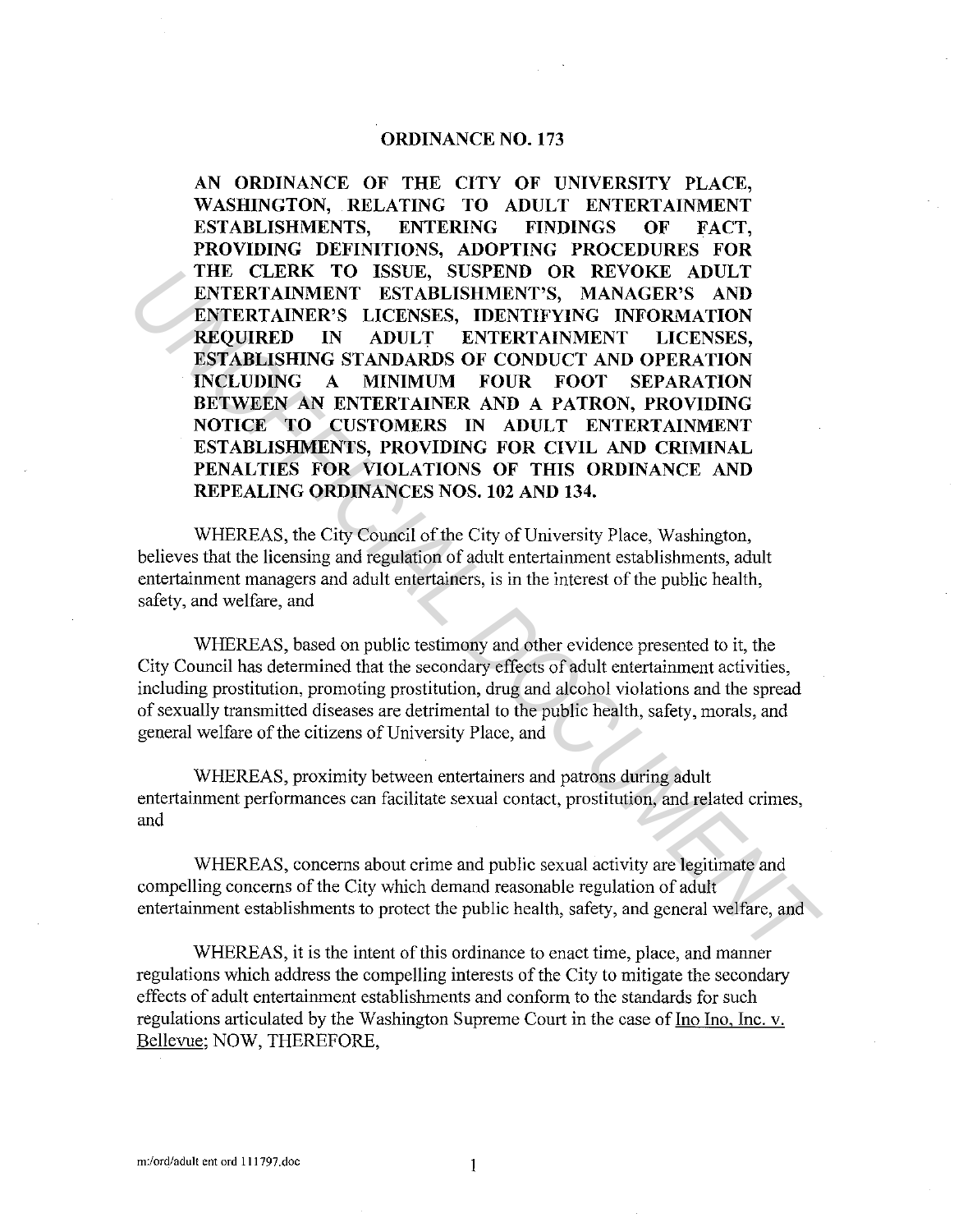## **THE CITY COUNCIL OF THE CITY OF UNIVERSITY PLACE, WASHINGTON, DOES ORDAIN AS FOLLOWS:**

Section I. Findings of fact. Based on public testimony, other evidence presented to it, and on the evidence considered by other cities which have investigated the impacts of live adult entertainment businesses establishments, the City Council makes the following findings of fact:

A. The secondary effects of the activities defined and regulated in this ordinance are detrimental to the public health, safety, morals, and general welfare of the citizens of the City of University Place and, therefore, such activities must be regulated.

B. Regulation of the adult entertainment industry is necessary because in the absence of such regulation significant criminal activity has historically and regularly occurred. This history of criminal activity in the adult entertainment industry has included prostitution, illegal employment of minors, narcotics and alcoholic beverage law violation, breaches of the peace, tax evasion, and the presence within the industry of individuals with hidden ownership interests and outstanding arrest warrants. A. The secondary effects of the activities defined and regulated in this<br>ordinance are detrimental to the public health, safety, morals, and general welfare of the<br>citizens of the City of University Place and, therefore, s

C. Proximity between entertainers and patrons during live adult entertainment performances can facilitate sexual contact, the spread of sexually transmitted diseases, prostitution, and other crimes. Concerns about crime, the transmission of diseases and public sexual activity are legitimate and compelling concerns of the city which demand reasonable regulation of live adult entertainment establishments to protect the public health, safety and general welfare.

D. The activities described in subsections B and C of this section occur, in the absence of regulation, regardless of whether the live adult entertainment is presented in conjunction with the sale of alcoholic beverages liquor.

E. It is necessary to license entertainers in the live adult entertainment industry to prevent the exploitation of minors, to ensure that each such entertainer is an adult, and to ensure that such entertainers have not assumed a false name, which would make regulation of the entertainer difficult or impossible.

F. It is necessary to have a licensed manager on the premises of live adult entertainment establishments at such times as such establishments are offering adult entertainment so that there will at all necessary times be an individual responsible for the overall operation of the adult entertainment establishment, including the actions of members of the public, entertainers and other employees.

G. The license fees required in this Ordinance are necessary as nominal fees imposed as necessary regulatory measures designed to help defray the substantial expenses incurred by the City in regulating the adult entertainment industry.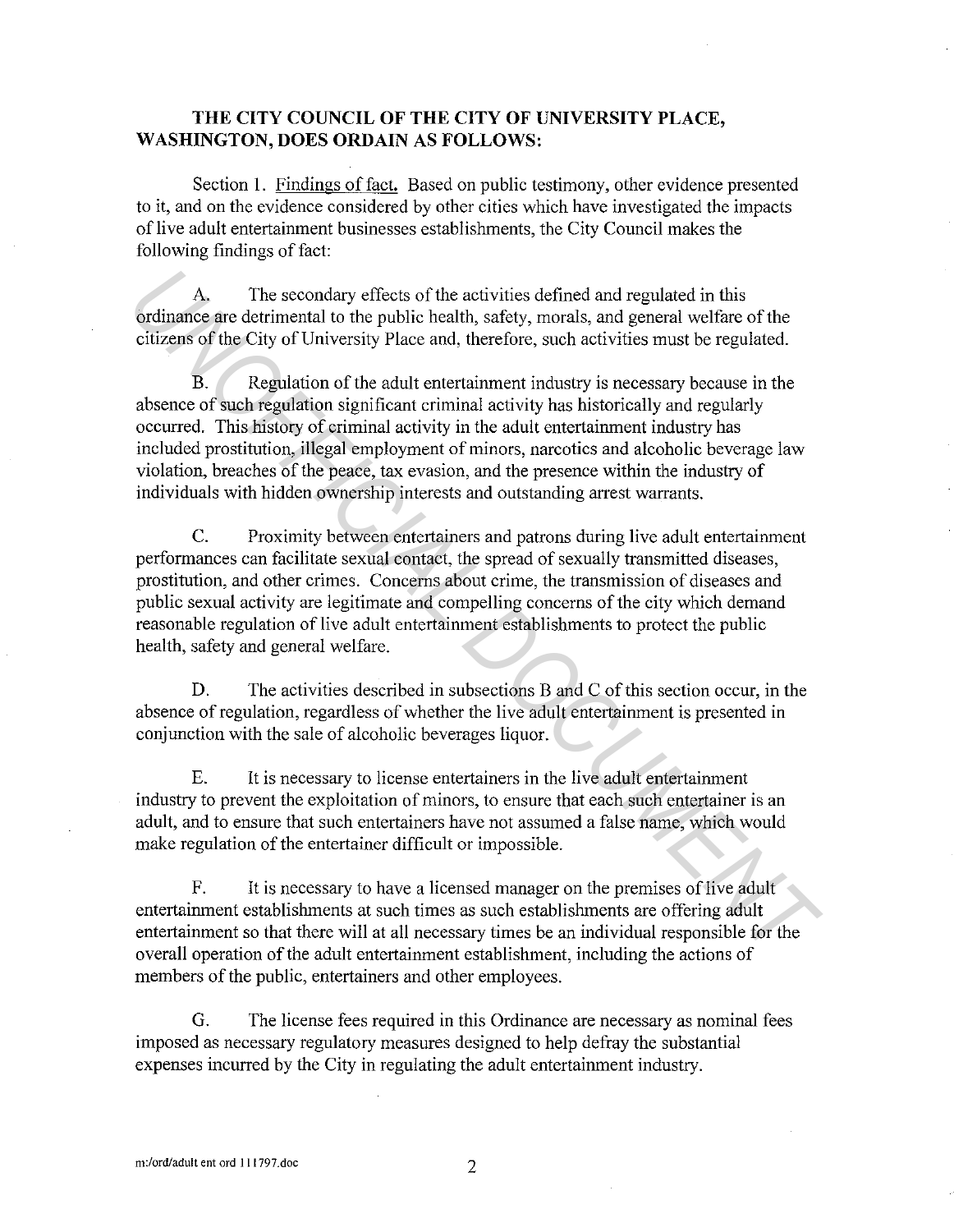H. Hidden ownership interests for the purposes of skimming profits and avoiding the payment of taxes have historically occurred in the adult entertainment industry in the absence of regulation. These hidden ownership interests have historically been held by organized and white collar crime elements. For the city to effectively protect the public health, safety, morals and general welfare of its citizens and effectively allocate its law enforcement resources it is important that the city be fully apprised of the actual ownership of adult entertainment establishments, and identities and backgrounds of persons responsible for management and control of the live adult entertainment performed in those establishments.

It is not the intent of this ordinance to suppress or censor any expressive activities protected by the First Amendment of the United States Constitution or Article I, Section 5 of the Washington State Constitution, but rather to enact time, place and manner regulations which address the compelling interests of the city to mitigate the secondary effects of adult entertainment establishments while conforming with the standards described by the Washington Supreme Court in the case of Ino Ino, Inc. v. Bellevue.

Section 2. Definitions, The words and phrases used in this ordinance shall have the following meanings unless the context clearly otherwise indicates:

*Adult entertainment* shall mean:

1. Any exhibition, performance or dance of any type conducted in a commercial premises for a member of the public where such exhibition, performance or dance involves a person who is unclothed or in such costume, attire, or clothing as to expose any portion of the female breast below the top of the areola or any portion of the pubic region, anus, buttocks, vulva, or genitals, or wearing any device or covering exposed to view which simulates the appearance of any portion of the female breast below the top of the areola or any portion of the pubic region, anus, buttocks, vulva, or genitals, or human male genitals in a discernibly turgid state, even if completely and opaquely covered; or persions responsible for management and control of the live adult entertainment<br>performed in those establishments.<br>
It is not the intent of this ordinance to suppress or censor any expressive<br>
activities protected by the F

2. Any exhibition, performance or dance of any type conducted in a commercial premises for a member of the public where such exhibition, performance or dance is distinguished or characterized by a predominant emphasis on the depiction, description, simulation, or relation to the following specified sexual activities:

(a) Human genitals in a state of sexual stimulation or arousal;

(b) Acts of human masturbation, sexual intercourse, oral copulation, bestiality, or sodomy; or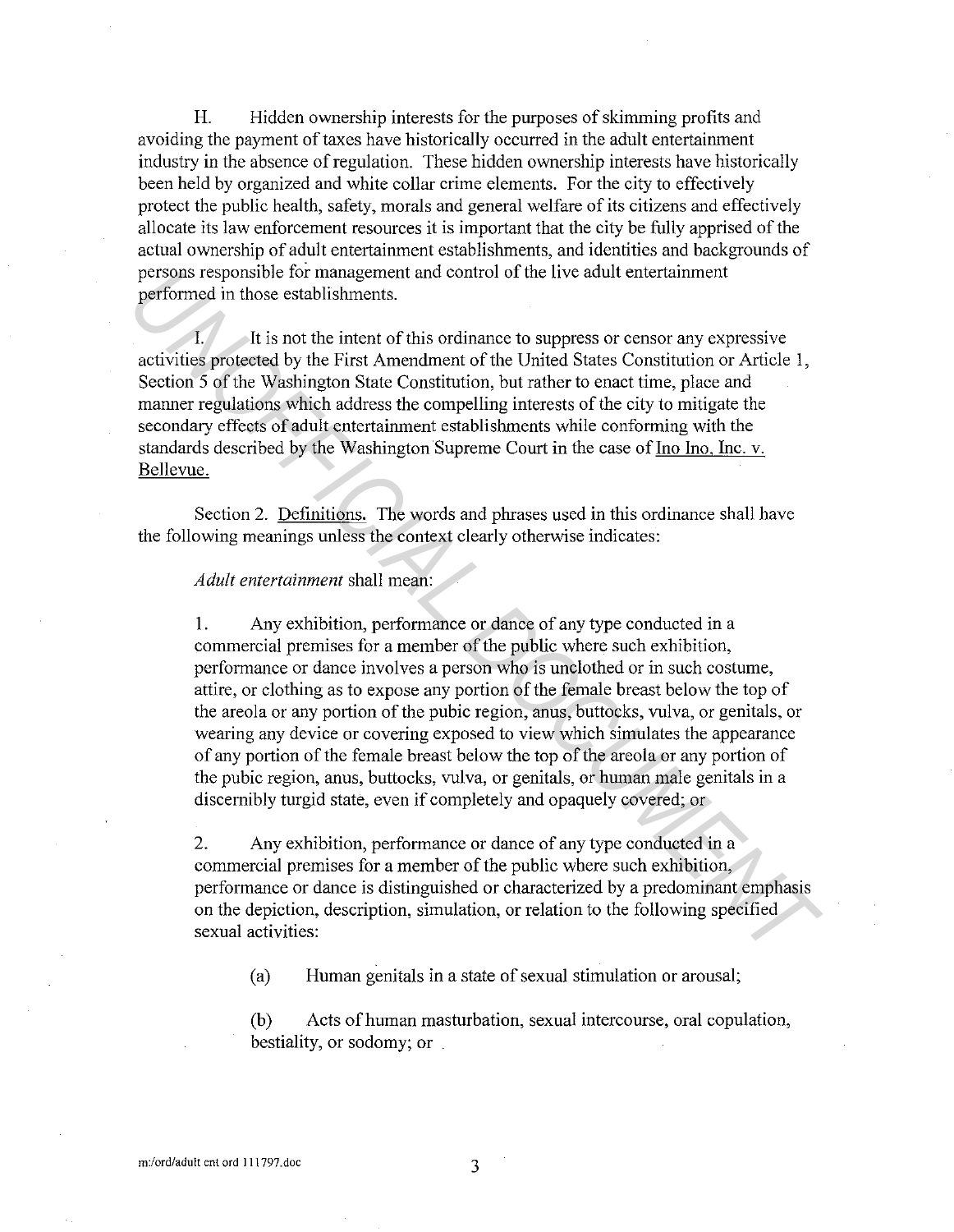(c) Fondling or other erotic touching of human genitals, pubic region, buttocks, or female breast; or

3. Any exhibition, performance or dance conducted in a commercial premises that is intended to sexually stimulate any member of the public. This includes, but is not limited to, any such exhibition, performance, or dance performed for, arranged with, or engaged in with fewer than all members of the public on the premises at that time, with separate consideration paid, either directly or indirectly, for such performance, exhibition, or dance. For purposes of example and not limitation, such exhibitions, performances, or dances are commonly referred to as table dancing, couch dancing, taxi dancing, lap dancing, private dancing, or straddle dancing. public on the premises at that time, with separate consideration paid, either<br> *Uncely or indirectly,* for such performance, exhibition, or dance. For purposes of<br>
cosmple and not limitation, such exhibitions, performances

*Adult entertainment establishment* shall mean any commercial premises to which the public is invited or admitted and where adult entertainment is provided on a regular basis and as a substantial part of the premises' activity.

*Applicant* shall means the individual or entity seeking a live adult entertainment establishment license in the City of University Place.

*Applicant control persons* shall mean all partners, corporate officers, and directors and any other individuals in the applicant's business organization who holds a significant interest in the live adult entertainment business, based on responsibility for management of the live adult entertainment business establishment.

*Clerk* shall mean the City Clerk or such other employee or agent of the City of University Place who is designated to administer this Ordinance.

*Employee* shall mean any and all persons, including managers, entertainers, and independent contractors, who work in or at or render any services directly related to the operation of any live adult entertainment establishment.

*Entertainer* shall mean any person who provides live adult entertainment within a live adult entertainment establishment, whether or not a fee is charged or accepted for such entertainment.

*Liquor* shall mean a beverage as defined in RCW 66.04.010.

*Live adult entertainment establishment* shall mean a commercial premises to which a member of the public is invited or admitted and where an entertainer provides live adult entertainment to a member of he public on a regular basis or as a substantial part of the premises activity.

*Manager* shall mean any person who manages, directs, administers, or is in charge of the affairs and/or the conduct of any portion of any activity involving live adult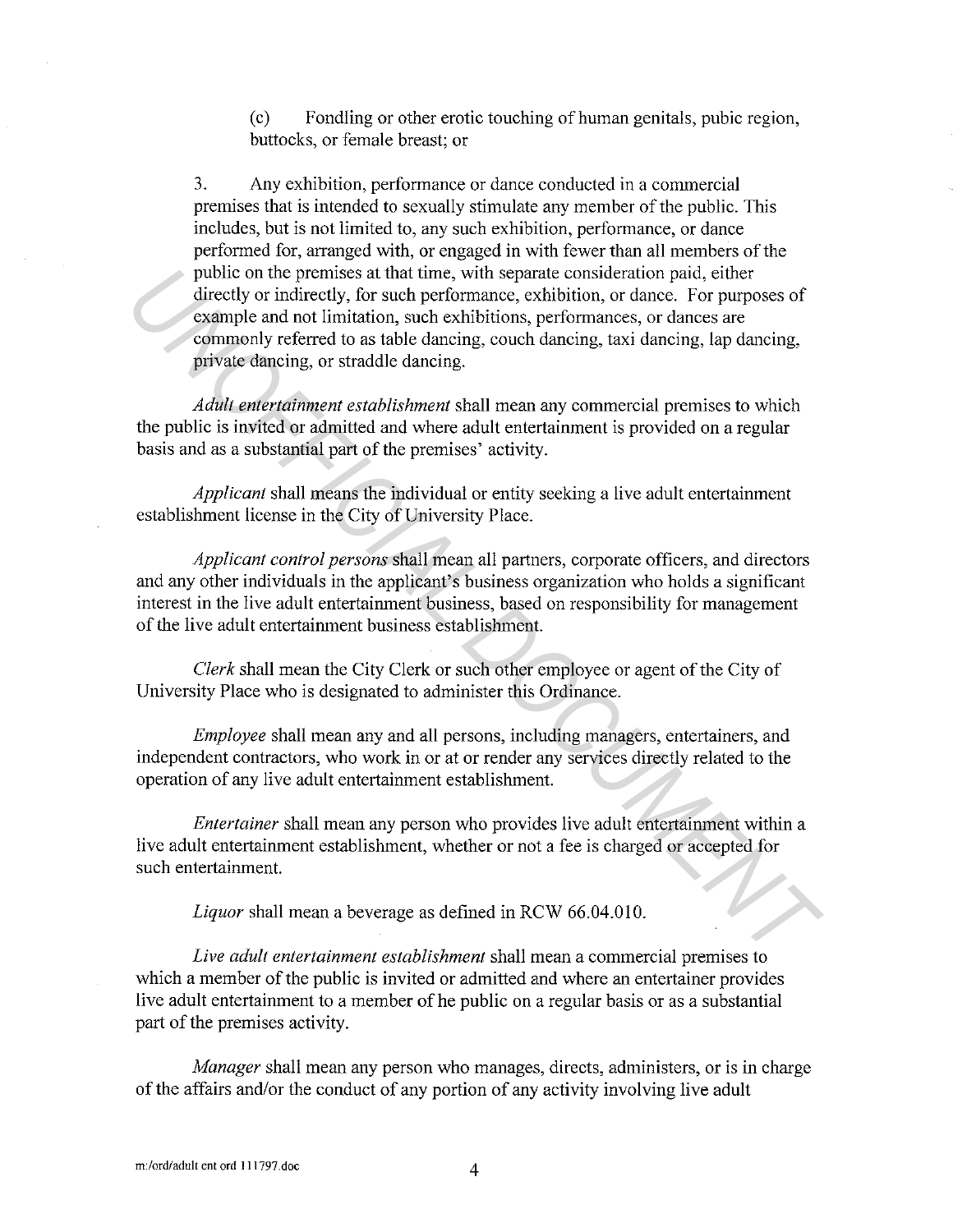entertainment occurring at any adult entertainment establishment, and includes an assistant manager working with or under the direction of a manager to carry out such affairs or conduct.

*Member of the public* shall mean a customer, patron, club member, or person, other than an employee, who is invited or admitted to a live adult entertainment establishment.

*Nude* or *semi-nude* shall mean a state of complete or partial undress in such costume, attire, clothing so as to expose any portion of the female breast below the top of the areola or any portion of the pubic region, anus, buttocks, vulva, or genitals, or human male genitals in a discernibly turgid state, even if completely and opaquely covered. *Nude or semi-nude* shall mean a state of complete or partial underess in such<br>costume, aftire, cloching so as to expose any portion of the female breast below the top of<br>the arefola or any portion of the public region, an

*Operator* shall mean any person operating, conducting, or maintaining a live adult entertainment establishment.

*Person* shall means any individual, partnership, corporation, trust, incorporated or unincorporated association, marital community, joint venture, governmental entity, or other entity or group of persons, however organized.

*Sexual conduct* shall means an act of:

- (a) sexual intercourse within its ordinary meaning, occurring upon a penetration, however slight; or
- (b) a penetration of the vagina or anus, however slight, by an object; or
- ( c) a contact between persons involving the sex organs of one person and the mouth or anus of another; or
- ( d) masturbation, manual or instrumental, of oneself or one person by another; or
- ( e) touching of the sex organs, anus, or female breasts, whether clothed or unclothed, of oneself or of one person by another.

Section 3. License reguired.

- (1) A person may not conduct, manage or operate a live adult entertainment establishment unless the person is the holder of a valid and subsisting license from the City.
- (2) An entertainer, employee or manager may not knowingly work in or about, or knowingly perform a service or entertainment directly related to the operation of, an unlicensed live adult entertainment establishment.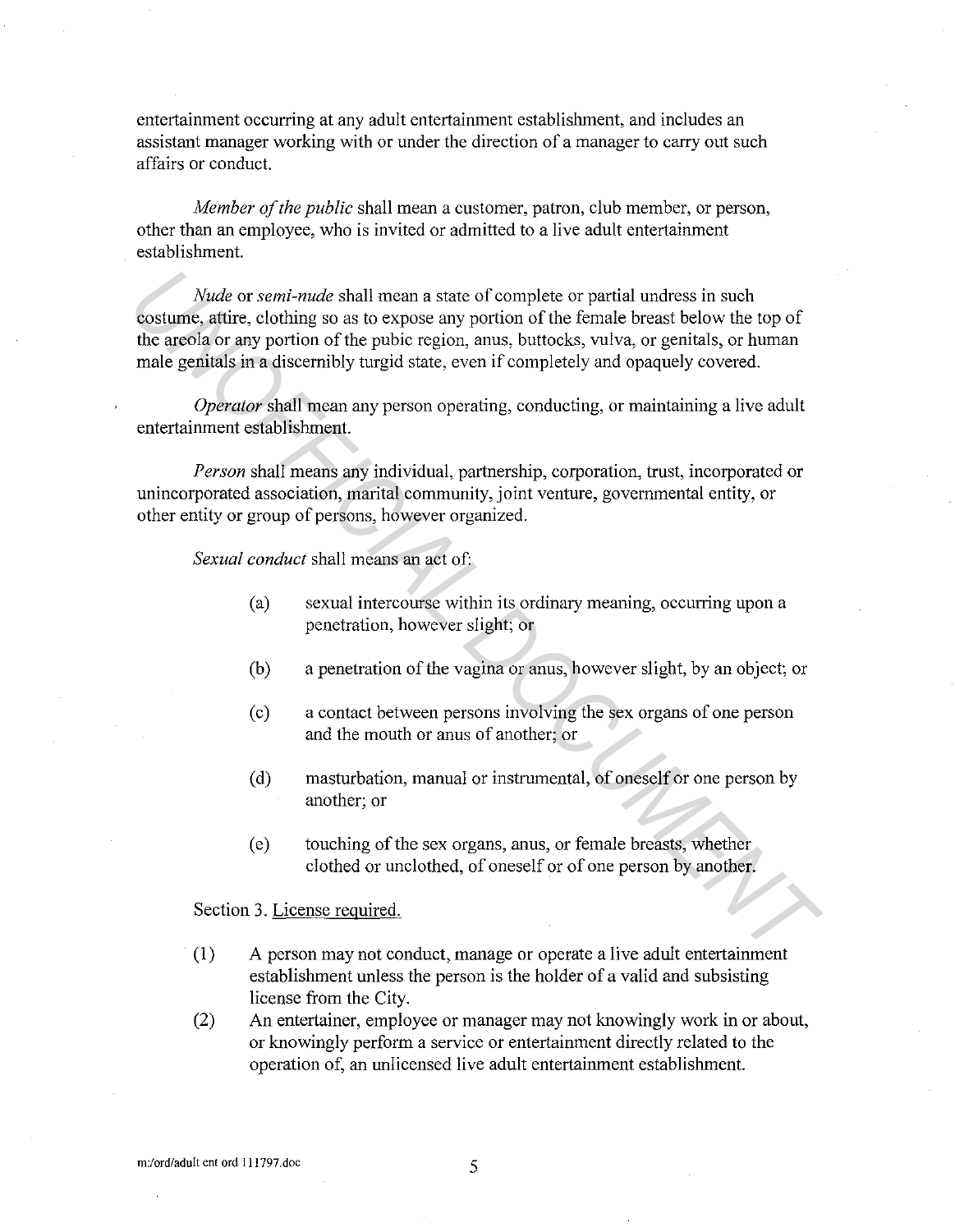- (3) An entertainer may not perform in a live adult entertainment establishment unless the person is the holder of a valid and subsisting license from the City.
- (4) A manager may not work in a live adult entertainment establishment unless the person is the holder of a valid and subsisting license from the City.

Section 4. Restrictions on issuing licenses. The City Clerk may issue licenses as provided for in this ordinance except:

- (1) No license may be issued to a natural person who has not attained the age of twenty-one years with respect to live adult entertainment establishments where intoxicating liquors are served or provided;
- (2) No license may be issued to a natural person who has not attained the age of eighteen years with respect to live adult entertainment establishments where intoxicating liquors are not served or provided;
- (3) No license may be issued to a person whose place of business is conducted by a manager or agent unless the manager or agent has obtained a manager's license;
- (4) No license may be issued to a partnership, unless all of the members of the partnership are qualified to obtain a license. The license must be issued to the manager or agent of the partnership; and
- (5) No license may be issued to a corporation, unless all of the officers and directors of the corporation are qualified to obtain a license under this ordinance. The license must be issued to the manager or agent of the corporation.

Section 5. Requirements for and processing of adult entertainment establishment license.

- (1) An application for a live adult entertainment establishment license shall be submitted to the City Clerk in the name of the person or entity proposing to operate a live adult entertainment establishment on the business premises and shall be signed by such person and certified as true under penalty of perjury. An application shall be submitted on a form supplied by the city, which shall require the following information: Secon 4. Restrictions on issuing licenses. The City Clerk may issue licenses as<br> **Provided** for in this ordinance except:<br>
(1) Molicense my be issued to a natural person who has not attained the age<br>
of twenty-one years wi
	- A The name of the applicant, location and doing-business-as name of the proposed live adult entertainment establishment, including a legal description of the property, street address, and telephone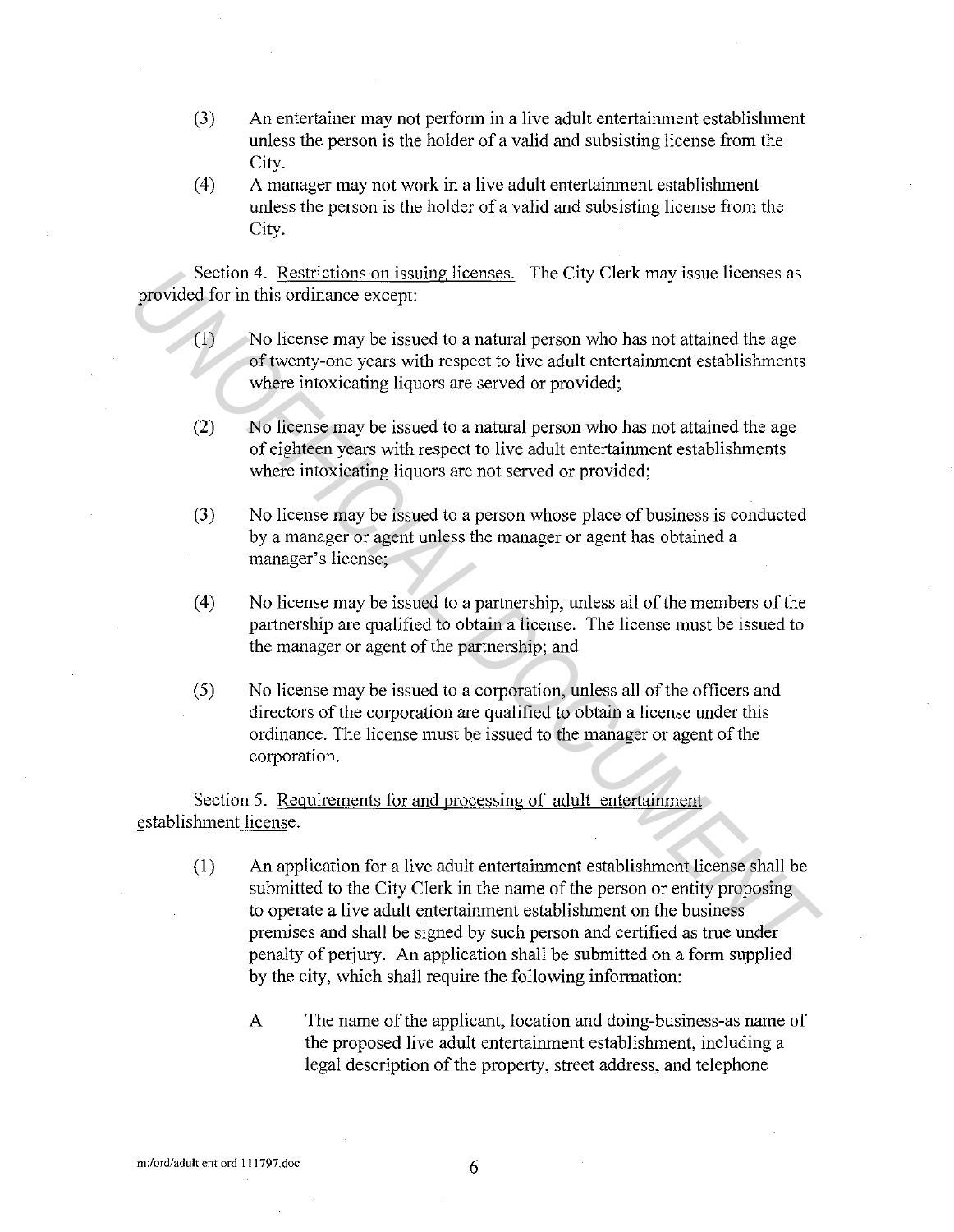number, together with the name and address of each owner and lessee of the property;

B For the applicant and for each applicant control person, provide: Names; any aliases or previous names, if any; driver's license number, if any; social security number if any; and business, mailing, and residential address; and business telephone number;

 $C$  If the applicant is a partnership, whether the partnership is general or limited, and if a corporation, date and place of incorporation; evidence that the partnership or corporation is in good standing under the laws of Washington; and name and address of the registered agent for service of process;

D Whether the applicant or a partner, corporate officer, or director of the applicant holds another license under this ordinance or a license for a similar live adult entertainment or sexually oriented business, including a motion picture theater and a panorama, whether from the City of University Place, another city, county, or state, and if so, the name and address of each other licensed business;

E A summary of the business history of the applicant and each applicant control person in owning or operating live adult entertainment or other sexually oriented businesses, providing names, addresses and dates of operation for such businesses, and whether any business license or live adult entertainment establishment license has been revoked or suspended, and the reason for the suspension or revocation;. **C** If the applicant is a partnership, whether the partnership is general<br>or limited, and if a corporation, date and place of incorporation;<br>evidence that the partnership or corporation is in good standing<br>under the laws o

F For the applicant and all applicant control persons, any and all criminal convictions or forfeitures within five years immediately preceding the date of the application, other than parking offenses or minor traffic infractions including the dates of conviction, nature of the crime, name and location of court and disposition;

G For the applicant and all applicant control persons, a description of business, occupation or employment history for the three years immediately preceding the date of the application.

H Authorization for the city, its agents and employees to seek information to confirm any statements set forth in the application.

I. Two two-inch by two-inch color photographs of the applicant and applicant control persons, taken within six months of the date of application showing only the full face.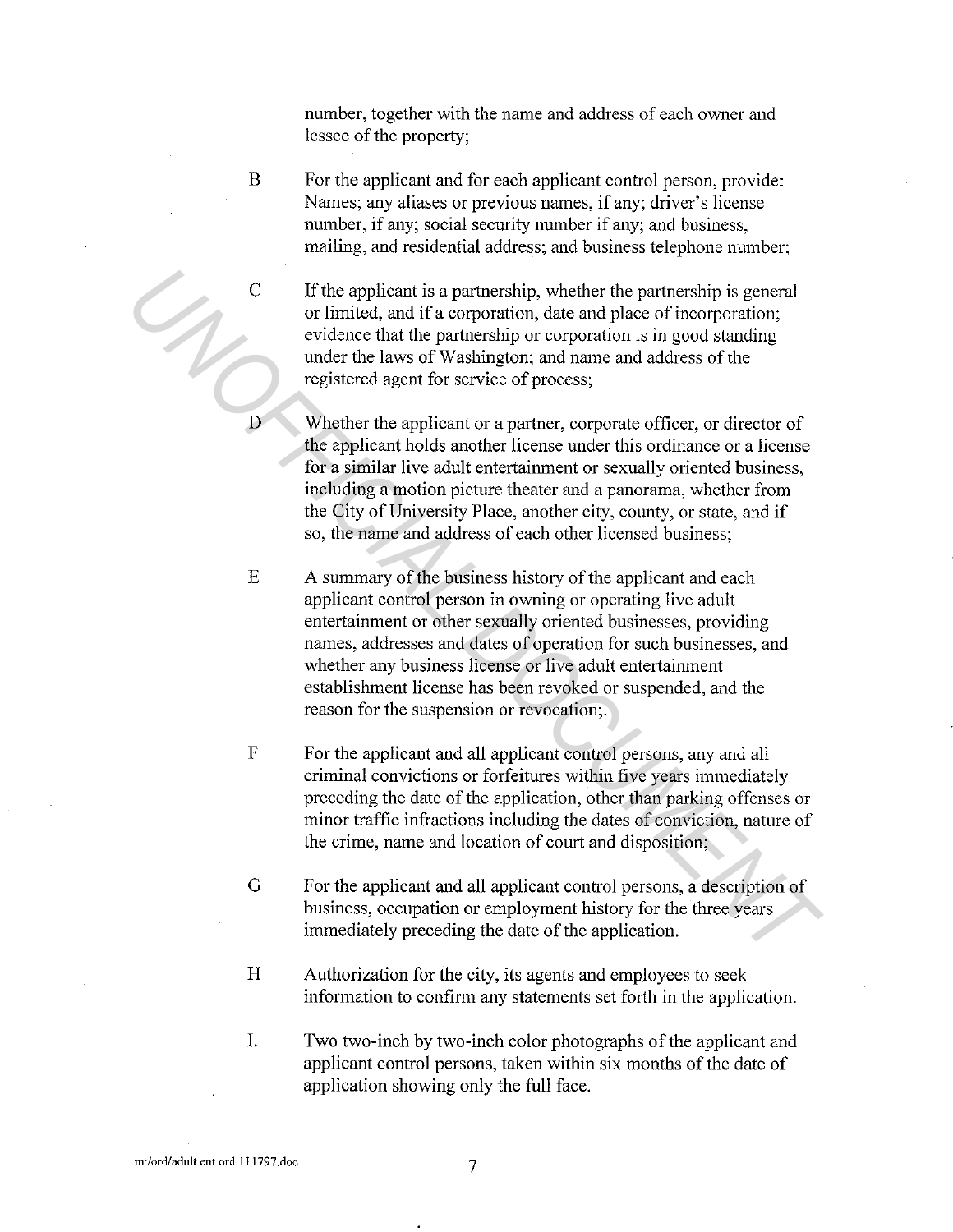- J For the applicant and all applicant control persons, a complete set of fingerprints prepared at the Pierce County Department of Public Safety or on forms prescribed by the Department.
- K. A scale drawing or diagram showing the configuration of the premises for the proposed live adult entertainment establishment, including a statement of the total floor space occupied by the business, and marked dimensions of the interior of the premises. Performance areas, seating areas, manager's office and stations, rest rooms and service areas shall be clearly marked on the drawing. An application for a license for a live adult entertainment establishment shall include building plans which demonstrate conformance with the City's building codes.
- L The application must demonstrate compliance with the provisions of the city's zoning code concerning allowable locations for adult entertainment establishments.
- (2) An application shall be deemed complete upon the applicant's provision of all information requested above, including identification of"none" where that is the correct response, and the applicant's verification that the application is complete. The clerk may request other information or clarification in addition to that provided in a complete application where necessary to determine compliance with this ordinance.
- (3) A non-refundable application fee must be paid at the time of filing an application to defray the costs of processing the application.
- ( 4) Each applicant shall verify, under penalty of perjury that the information contained in the application is true.
- (5) If, subsequent to the issuance of a live adult entertainment establishment license, any person or entity acquires a significant interest based on responsibility for management or operation of the business, notice of such acquisition shall be provided in writing to the city clerk, no later than 21 days following such acquisition. The notice to the clerk shall include the same information required for the original live adult entertainment establishment license application. including a statement of the total hors passe occupied by the<br>usiness, and marked dimensions of the interior of the premiss.<br>Performance areas, seating areas, manager's office and stations,<br>rest trooms and service areas st
	- (6) The adult entertainment establishment license, if granted, shall state on its face the name of the person or persons to whom it is issued, the expiration date, the doing-business-as name and the address of the licensed live adult entertainment establishment. The license shall be posted in a conspicuous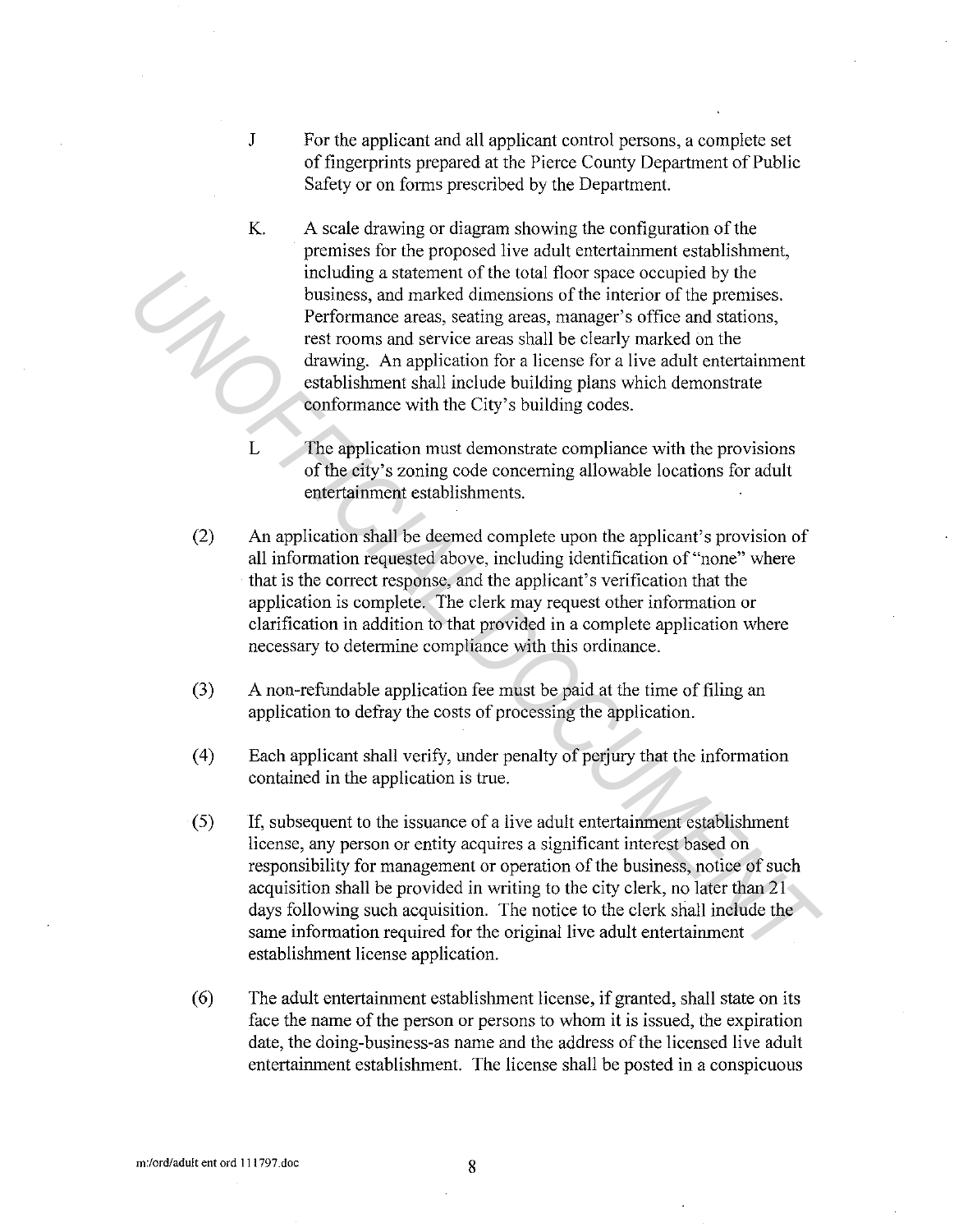place at or near the entrance to the adult entertainment establishment so that the license can be easily read at any time the business is open.

(7) A person granted a live adult entertainment establishment license pursuant to this ordinance shall not operate the live adult entertainment establishment under a name not specified on the license, nor shall a person operate a live adult entertainment establishment under a designation or at a location not specified on the license.

(8) Upon receipt of the complete application and fee, the clerk shall provide copies to the police, the fire district, and the City's Permit Center for their investigation and review to determine compliance of the proposed adult entertainment establishment with the laws and regulations which each department administers. Each department shall, within thirty days of the date of application, inspect the application and premises and shall make a written report to the clerk whether such application and premises complies with the laws administered by each department. No license may be issued unless each department reports that the application and premises comply with the relevant laws. If the premises is not yet constructed, the departments shall base their recommendation as to premises compliance on their review of the drawings submitted in the application. Any adult entertainment establishment license approved prior to the construction of the premises shall contain a condition that the premises may not be open for business until the premises have been inspected and determined to be in substantial conformance with the drawings submitted with the application. A department shall recommend denial of a license under this subsection if it finds that the proposed live adult entertainment establishment is not in conformance with the requirements of this ordinance or other ordinances of the city. A recommendation for denial shall cite the specific reason therefor, including applicable laws. **1** location not specified on the license.<br> **Example 1** Upon receipt of the complete application and fee, the treat wis the consistent on the investigation and review to determine compliance of the proposed adult entertimm

(9) A live adult entertainment establishment license shall be issued by the clerk within thirty days of the date of the filing a complete license application and fee, unless the clerk determines that the applicant has failed to meet any of the requirements of this ordinance, failed to provide information required under this section, or made a false, misleading or fraudulent statement of material fact on the application for a license. The clerk shall grant an applicant's request for a reasonable extension of time in which to provide all information required for a complete license application. If the clerk finds that the applicant has failed to meet any of the requirements for issuance of a live adult entertainment establishment license, the clerk shall deny the application in writing and shall cite the specific reasons therefore, including applicable law. If the clerk fails to issue or deny the license within thirty days of the date of filing of a complete application and fee, the applicant shall be permitted, subject to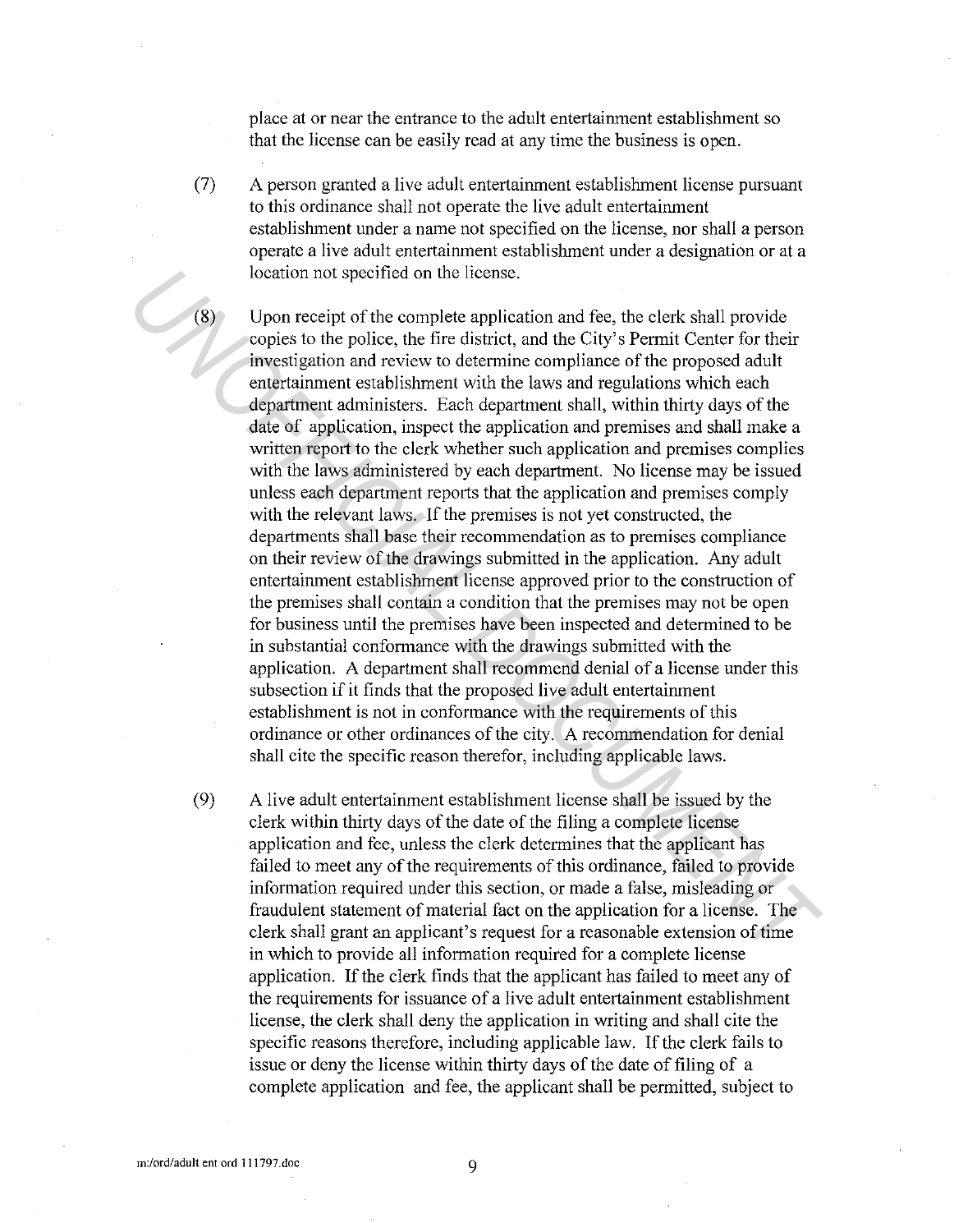all other applicable laws, to operate the business for which the license was sought until notification by the clerk that the license has been denied, but in no event may the clerk extend the application review time for more than an additional twenty days.

Section 6. Reguirements and processing of applications for manager or entertainer license.

(I) No person shall work as a manager, assistant manager or entertainer at a live adult entertainment establishment without a valid and subsisting manager's or entertainer's license issued by the city. All applications for a manager's or entertainer's license shall be signed by the applicant and notarized or certified to be true under penalty of perjury. All applications shall be accompanied by a nonrefundable application fee. The clerk shall submit the license application to the city police for review, investigation and recommendation. All applications shall be submitted on a form supplied by the city, which shall require the following information: (1) No person shall work as a manager, assistant manager or entertainer at a<br>
live adult entertainment establishment without a valid and subsisting<br>
manager's or entertainer's license shall be signed by the applicant and<br>

- A The applicant's name, home address, home telephone number, date and place of birth, fingerprints taken by the Pierce County Department of Public Safety at its headquarters or any of its precincts, social security number, and any stage names or nicknames used in entertaining.
- B The name and address of each live adult entertainment establishment at which the applicant intends to work.
- C Documentation that the applicant has attained the age of 18 years. Any two of the following shall be accepted as documentation of age:
	- (i) A motor vehicle operator's license issued by any state bearing the applicant's photograph and date of birth;
	- (ii) A state-issued identification card bearing the applicant's photograph and date of birth;
	- (iii) An official passport issued by the United States of America.
	- (iv) An immigration card issued by the United States of America; or
	- (v) Any other identification that the city determines to be acceptable.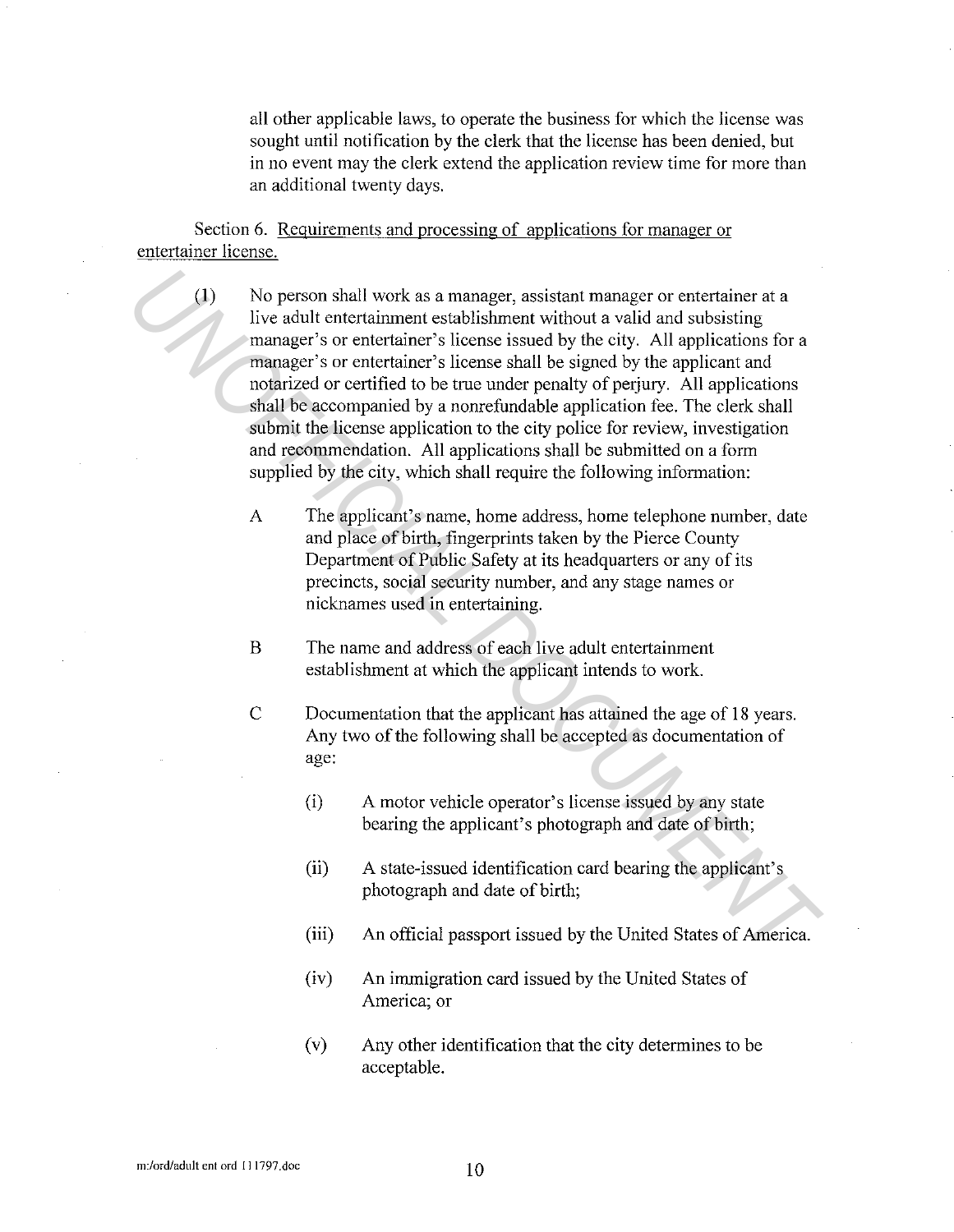- D A complete statement of all convictions of the applicant for any misdemeanor or felony violations in this or any other city, county, or state within five years immediately preceding the date of the application, except parking violations or minor traffic infractions.
- E A description of the applicant's principal activities or services to be rendered.
- F Two two-inch by two-inch color photographs of the applicant, taken within six months of the date of application,, showing only the full face.
- G Authorization of the city, its agents and employees, to investigate and confirm any statements set forth in the application.
- (2) The clerk may request additional information or clarification when necessary to determine compliance with this ordinance.
- (3) Every adult entertainer shall provide his or her license to the live adult entertainment establishment manager on duty on the premises prior to the entertainer's performance. The manager shall retain the licenses of the adult entertainers readily available for inspection by the city at any time during business hours of the adult entertainment establishment.
- (4) A manager's or an entertainer's license shall be issued by the clerk within fourteen days from the date the complete application and fee are received unless the clerk determines that the applicant has failed to provide any information required to be supplied according to this ordinance, has made any false, misleading or fraudulent statement of material fact in the application, or has failed to meet any of the requirements for issuance of a license under this ordinance. If the clerk determines that the applicant has failed to qualify for the license applied for, the clerk shall deny the application in writing and shall cite the specific reasons therefor, including applicable laws. If the clerk has failed to approve or deny an application for a live adult entertainment manager's license within fourteen days of the filing of a complete application, the applicant may, subject to all other applicable laws, commence work as a manager in a duly licensed adult entertainment establishment until notified by the clerk that the license has been denied, but in not event may the clerk extend the application review time for more than an additional twenty days. **F** Two two-inch by two-inch color photographs of the applicant,<br>taken within six months of the date of application, showing only<br>the full face.<br>Authorization of the city, its agents and employees, to investigate<br>and confi
	- (5) An applicant for an adult entertainer's license shall be issued a temporary license upon receipt by the City of a complete license application and fee. The temporary license automatically expires on the fourteenth day following the filing of the complete application and fee unless the clerk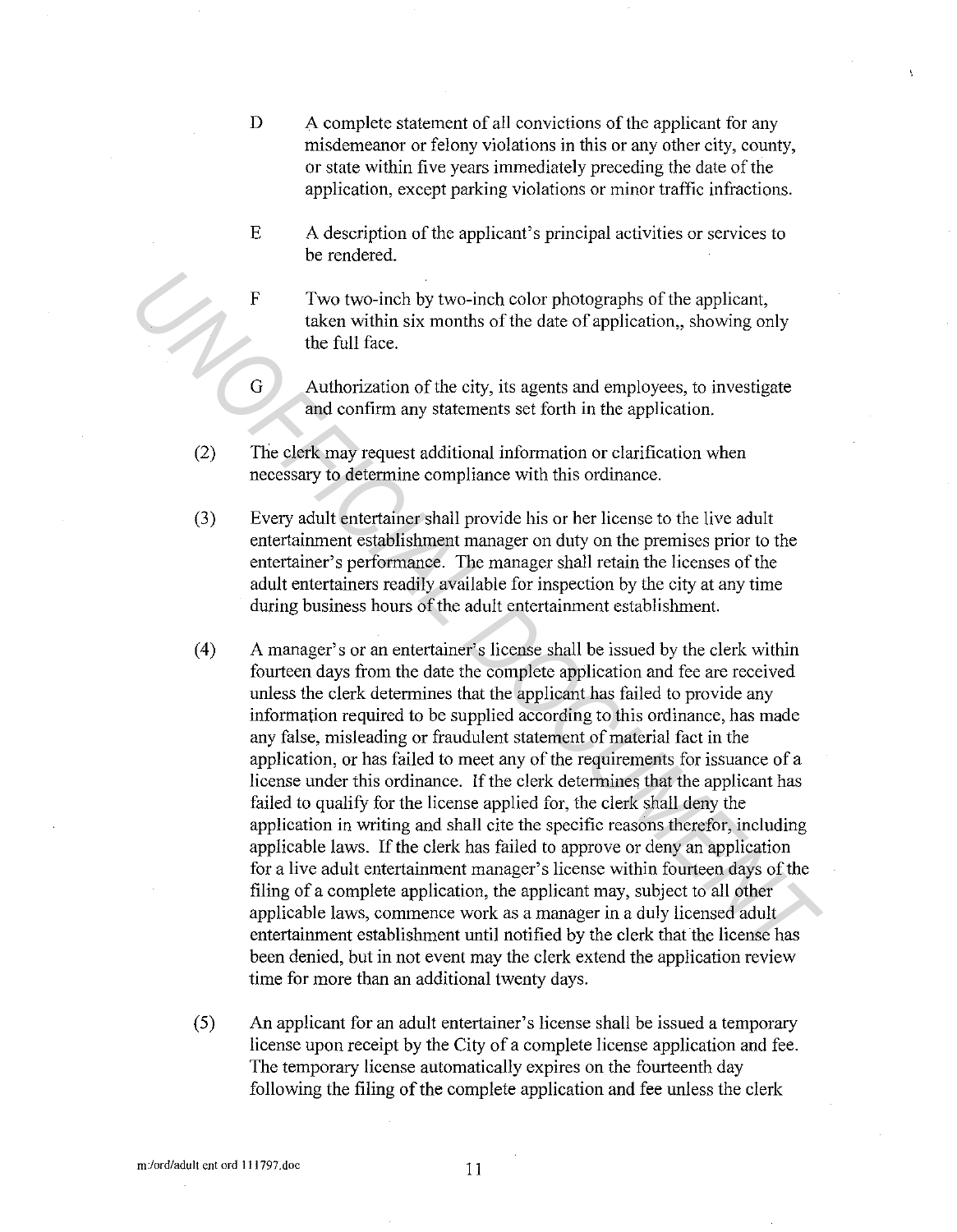fails to approve or deny the application, in which case the temporary license is valid until the clerk approves or denies the application or until the final determination of an appeal from a denial of the application. The clerk may not extend the application review time for more than an additional twenty days.

Section 7. License fees. The City Council shall by resolution fix the fees for live adult entertainment establishment licenses, live adult entertainment manager's licenses, and live adult entertainer's licenses. The license fee shall be based on the costs to the City to process and investigate license applications and to enforce the licensing provisions of this chapter.

Section 8. Appeal of the denial of the issuance or renewal of a license.

- (1) An applicant may appeal the action of the clerk in refusing to issue or renew a license under his ordinance. The applicant must file a notice of appeal with the clerk within ten days of issuance of the notice of refusal to issue or renew. Appeals shall be heard by a Hearing Examiner. The hearing must be held within thirty days of the filing of the notice of the appeal. At the hearing, the appellant and other interested persons, may appear and be heard, subject to the rules of the Hearing Examiner. The Hearing Examiner shall render a decision in writing within fifteen days of the close of the hearing. adult entertrainment establishment licenses, live adult entertrainment manager's licenses<br>and live adult entertrainer's licenses. The license fee shall be based on the costs to the<br>City to process and investigate license
	- (2) An applicant may appeal a decision of the Hearing Examiner rendered under subsection (I) of this section by filing a petition for a writ of certiorari, prohibition or mandamus in the Pierce County Superior Court within ten days of the date the decision of the Hearing Examiner is mailed to the applicant.

Section 9. Standards of conduct and operation for live adult entertainment establishments.

- (I) An employee of a live adult entertainment establishment must adhere to the following standards of conduct while in an area in which a member of the public is allowed to be present:
	- A. An employee shall not be unelothed or in such less than opaque and complete attire, costume, or clothing so as to expose to view any portion of the female breast below the top of the areola or any portion of the pubic region, anus, buttocks, vulva, or genitals, except upon a stage at least eighteen inches above the immediate floor level and removed at least eight feet from the nearest member of the public.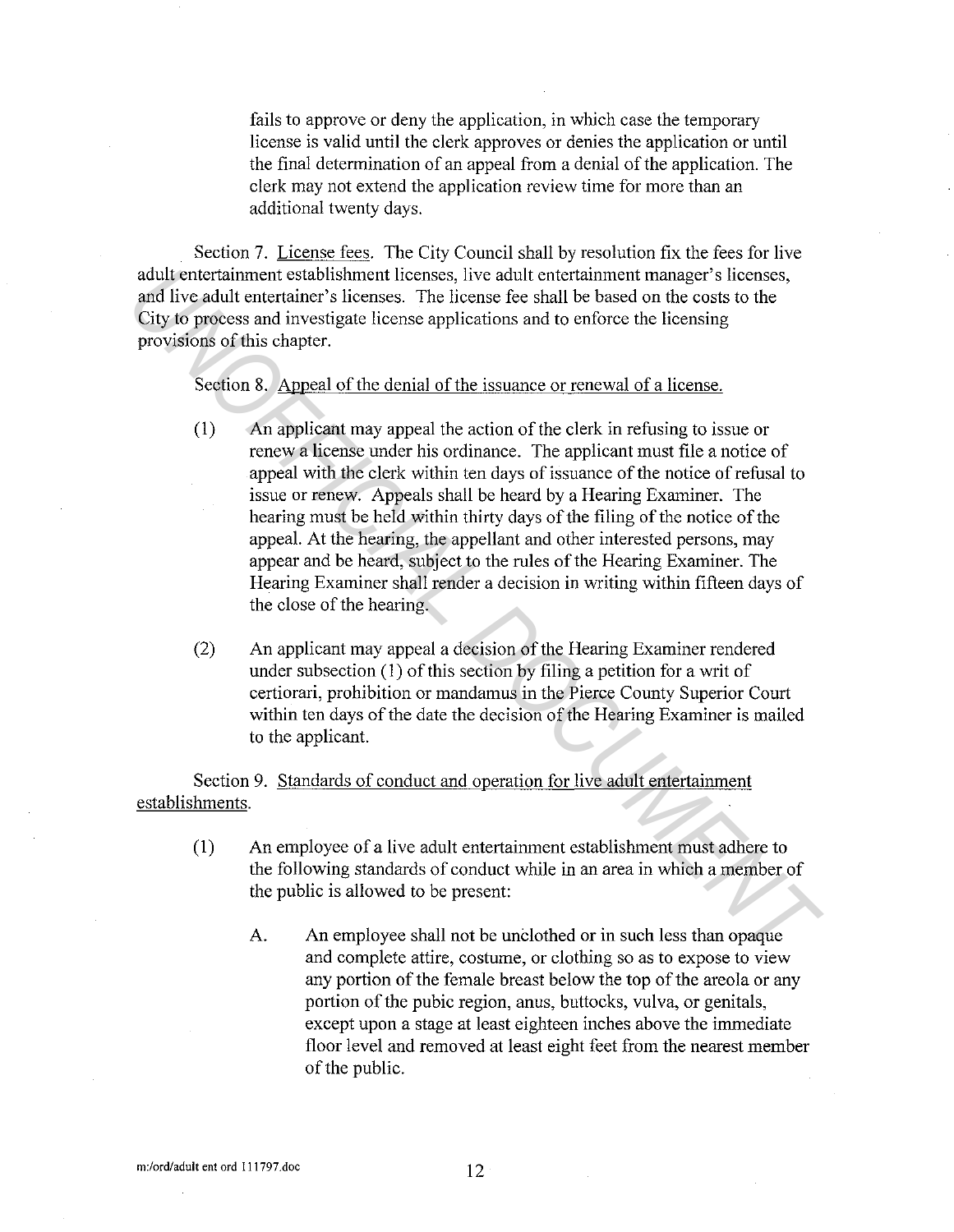- B. An employee or entertainer mingling with a member of the public shall not be unclothed or in less than opaque and complete attire, costume, or clothing as described in subsection A above, nor shall any male employee at any time appear with his genitals in a discernibly turgid state, even if completely and opaquely covered, or wear or use any device or covering which simulates the same.
- C. An employee or entertainer mingling with a member of the public shall not wear or use any device or covering exposed to view which simulates the female breast below the top of the areola, vulva, genitals, anus, or buttocks.
- D. An employee or entertainer shall not caress, fondle, or erotically touch a member of the public or another employee. An employer shall not encourage or permit any patron to caress, fondle, or erotically touch an employee.
- *E.* An employee or entertainer shall not perform an actual or simulated act of sexual conduct or an act which constitutes a violation ofRCW 7.48A, the Washington Moral Nuisances Statute, or any ordinance of the City regulating offenses against public morals.
- F. An employee mingling with a member of the public shall not conduct a dance, performance, or exhibition in or about the nonstage area of the live adult entertaimnent establishment unless that dance, performance, or exhibition is performed at a distance of at least four feet from the member of the public for whom the dance, performance, or exhibition is performed. The distance of four feet is measured from the torso of the dancer to the torso of the member of the public; C. An employee or entertainer many and amender of the public<br>shall not wear or use any device or covering exposed to view<br>which simulates the female broast below the top of the envola,<br>vulva, genitals, anus, or buttocks.<br>A
	- G. A tip or gratuity offered to or accepted by an entertainer shall not be offered or accepted prior to any performance, dance, or exhibition provided by the entertainer. An entertainer performing upon any stage area shall not accept any form of gratuity offered directly to the entertainer by a member of the public. A gratuity offered to an entertainer performing upon a stage area must be placed into a receptacle provided for receipt of gratuities by the management of the live adult entertaimnent establishment or provided through a manager on duty on the premises. A gratuity or tip offered to an entertainer conducting a performance, dance, or exhibition in or about the non-stage area of the adult entertaimnent establishment shall be placed into the hand of the entertainer or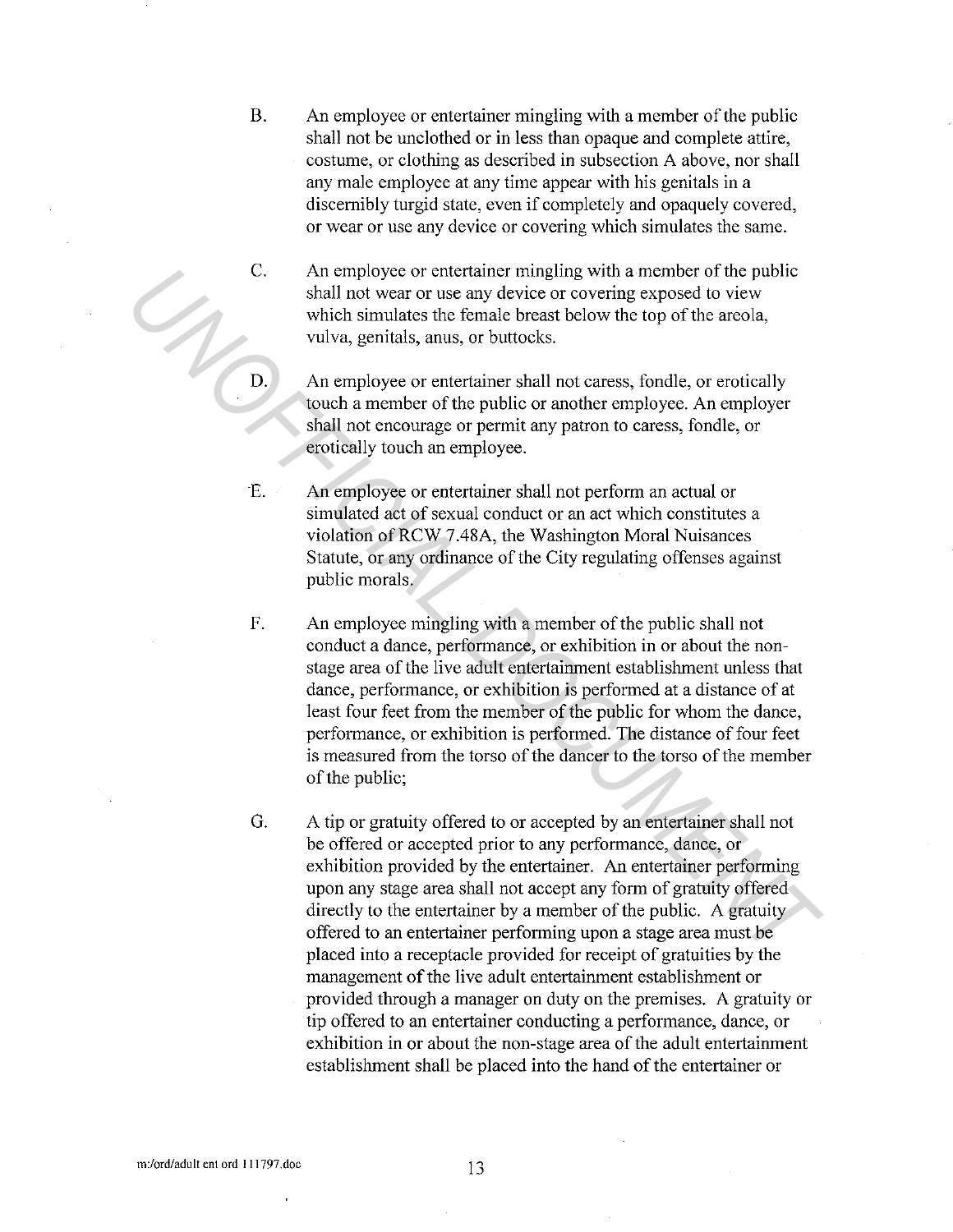into a receptacle provided by the entertainer, and not be placed upon the person or into the clothing of the adult entertainer.

- (2) At a live adult entertainment establishment the following are required:
	- A. Admission must be restricted to persons of the age of eighteen years or older. An owner, operator, manager, or other person in charge of a live adult entertainment establishment may not knowingly permit or allow a person under the age of eighteen years to be in or upon the premises;
		- Neither the performance, nor any photograph, drawing, sketch, or other pictorial or graphic representation of the performance, displaying a portion of the breasts below the top of the areola or a portion of the pubic hair, buttocks, genitals or anus may take place or be located so as to be visible to a minor who is or might be outside of the live adult entertainment establishment; and
- C. A member of the public shall not be permitted to enter into a nonpublic portion of the live adult entertainment establishment, that includes but is not limited to: the dressing rooms of the entertainers; other rooms provided for the benefit of employees; or the kitchen or storage areas. However, a person delivering goods and materials, food and beverages, or performing maintenance or repairs to the premises or equipment on the premises may be permitted into a nonpublic area to the extent required to perform the person's job duties. **Change of a** live addit entertiationent may not an energy of a live and the control of the performance, nor any photograph, drawing, sketch, or other pictorial or graphic representation of the performance, the displaying
	- (3) The responsibilities of the manager ofa live adult entertainment establishment include but are not limited to:
		- A. A licensed manager shall be on duty at a live adult entertainment establishment at all times while either adult entertainment is being provided or members of the public are present on the premises. The name and the license of the manager must be prominently posted during business hours. The manager is responsible for verifying that a person who provides adult entertainment within the premises possesses a current and valid entertainer's license issued by the City.
		- B. The licensed manager on duty shall not be an entertainer.
		- C. The manager or an assistant manager licensed under this ordinance must maintain visual observation of each member of the public at all times an entertainer is present in the public or performance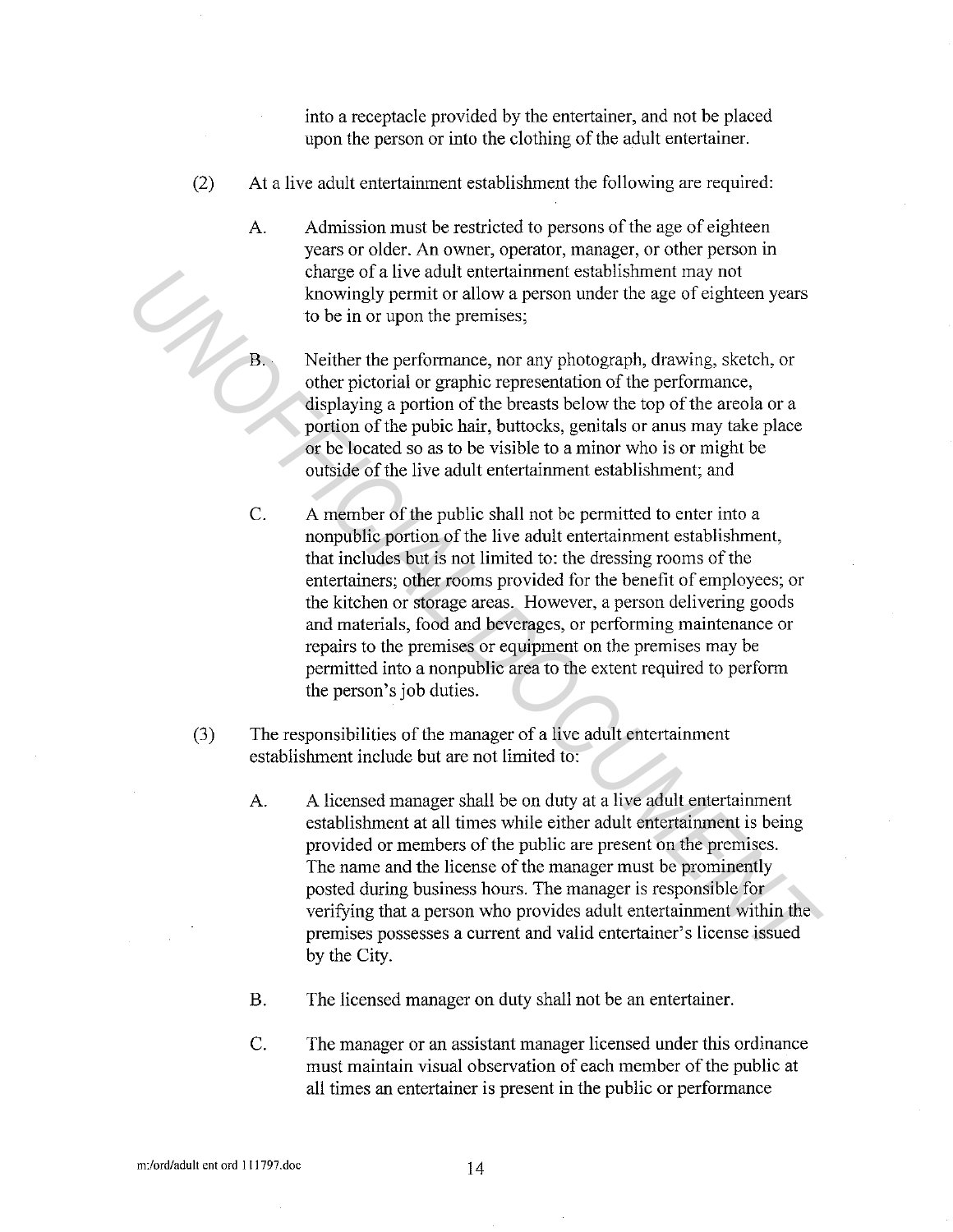areas of the live adult entertainment establishment. If there is more than one performance area, or the performance area is of such a size or configuration that one manager or assistant manager is unable to visually observe, at all times, such entertainer, each employee, and each member of the public, a manager or assistant manager licensed under this ordinance must be provided for each public or performance area or portion of a public or performance area visually separated from other portions of the live adult entertainment establishment; and

D. The manager is responsible for and must ensure that the actions of members of the public, the entertainers, and all other employees comply with this ordinance.

A. The performance area of the live adult entertainment establishment where adult entertainment is provided shall be a stage or platform at least eighteen inches in elevation above the level of the patron seating areas, and shall be separated by a distance of at least eight feet from all areas of the premises to which a member of the public has access. A continuous railing affixed to the floor and measuring at least three five feet in height and located at least eight feet from all points of the performance area must be installed on the floor of the premises to separate the performance area and the patron seating areas. The stage and the entire interior portion of cubicles, rooms, or stalls wherein adult entertainment is provided must be visible from the common areas of the premises and at least one manager's station. Visibility shall not be blocked or obstructed by doors, curtains, drapes, or any other obstructions. **EXERCT**<br> **EXERCT THE STEAD SUPER STEAD SUPER STEAD SUPER STEAD SUPER STEAD SUPER STEAD SUPER STEAD SUPER STEAD SUPER STEAD SUPER STEAD SUPER SUPER SUPER SUPER SUPER SUPER SUPER SUPER SUPER SUPER SUPER SUPER SUPER SUPER SU** 

- B. Sufficient lighting shall be provided in and equally distributed in throughout the public areas of the premises so that all objects are plainly visible at all times. The minimum lighting level shall be such that in any part of the premises which is open to members of the public, a program, menu, or list printed in eight point type will be readable by the human eye with 20/20 vision from two feet away.
- C. A sign at least two feet by two feet with letter at least one inch high must be continuously displayed in the public area of the premises stating the following:

This live adult entertainment establishment is regulated by ordinances of the City of University Place. Entertainers are:

1. Not permitted to engage in any type of sexual conduct.

(4)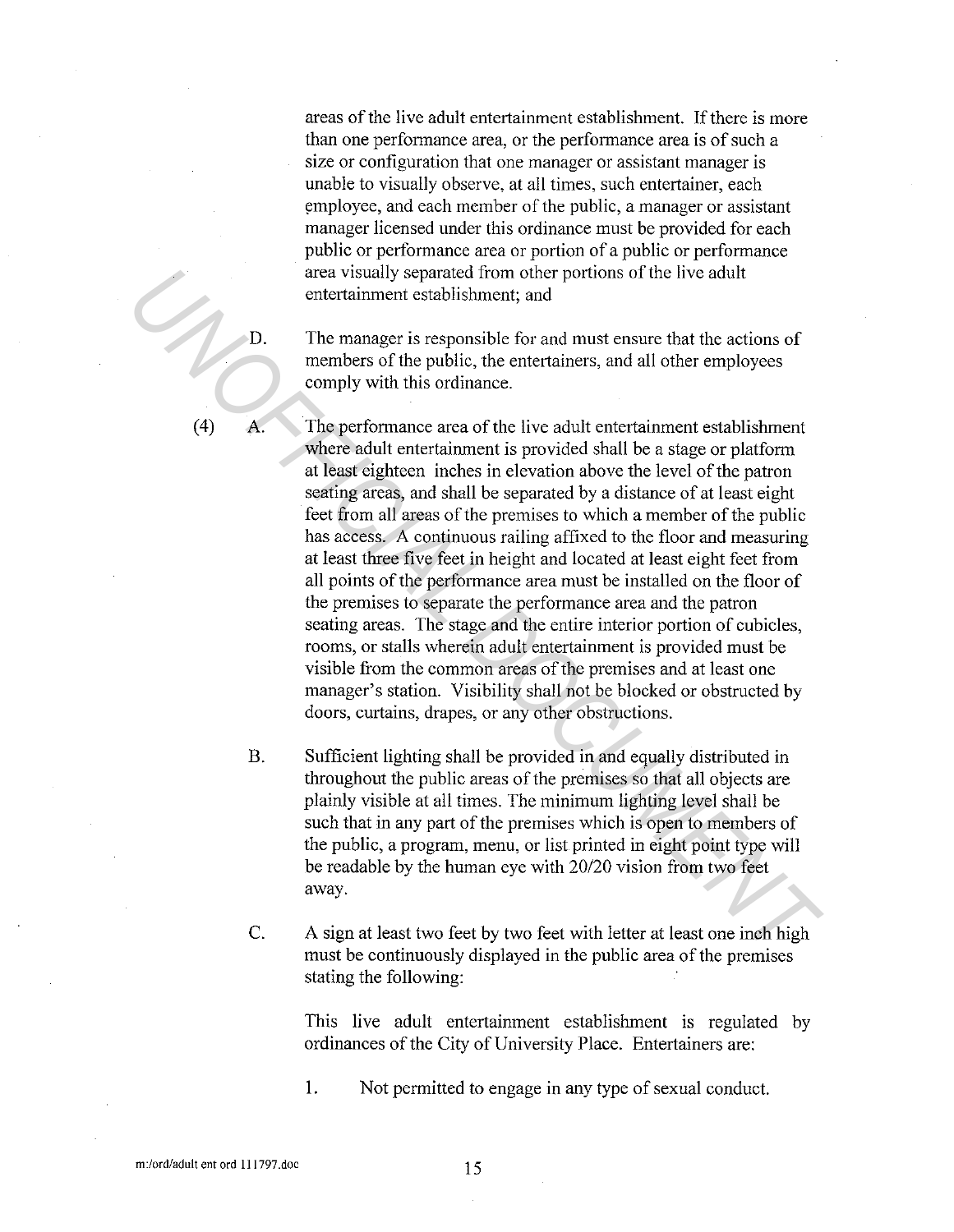2. Not permitted to appear semi-nude or nude, except on stage.

3. Not permitted to accept tips or gratuities in advance of their performance.

4. Not permitted to accept tips or gratuities directly from patrons while performing upon any stage area.

D.

- (i) All papers, records, and things required to be kept under this ordinance must be open to inspection by the clerk during the hours the licensed premises are open for business, upon two days' written notice. The purpose of the inspections must be to determine whether the papers, records, and things meet the requirements of this ordinance.
- (ii) A live adult entertainment establishment must maintain and retain for a period of two years the name, address, and age of each person employed or otherwise retained or allowed to perform on the premises as an entertainer, including independent contractors and their employees. This information must be open to inspection by the clerk during hours of operation of the business upon twenty-four hours' notice to the licensee.
- E In order to ensure compliance with this ordinance, all areas of a licensed live adult entertainment establishment that are open to a member of the public must be open to inspection by agents and employees of the City during the hours the premises are open for business. The purpose of the inspections must be to determine if the licensed premises are operated in accordance with this ordinance. Unarmounced inspections are necessary to ensure compliance with this ordinance. 13. (i) all papers, records, and things required to be kept under<br>this ordinance must be open to inspection by the clerk<br>during the houns the licensed premises are open for<br>bisinses, upon two days' written notice. The pur
	- ( 5) A live adult entertainment establishment may not be operated or otherwise open to the public between the hours of2:00 a.m. and 10:00 a.m.
	- (6) A. This ordinance does not prohibit:
		- (i) Plays, operas, musicals, or other dramatic works which are not obscene.
		- (ii) Classes, seminars and lectures held for serious scientific or educational purposes and which are not obscene; or
		- (iii) Exhibitions, performances, expressions, or dances which are not obscene.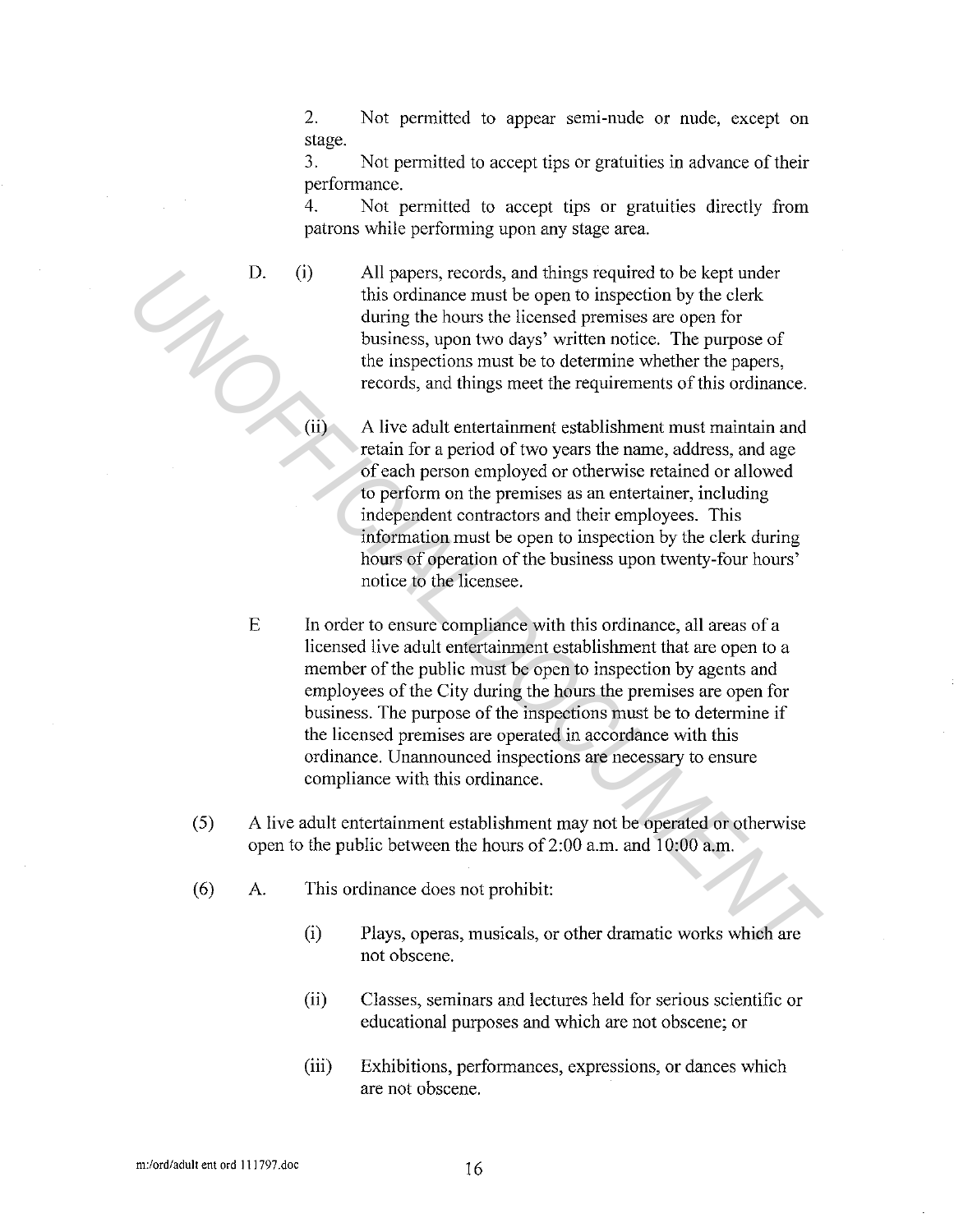- B. The exemptions in subsection A of this section does not apply to sexual conduct as defined in Section 2 of this ordinance or the sexual conduct described in RCW 7.48A.010(2)(b)(ii) and (iii).
- C Whether or not activity is obscene shall be determined by considerations of the standards set forth in RCW 7.48.010(2).

## Section 10. License Expiration.

- (I) Every license issued under this ordinance shall expire on the thirty-first day of December of each year. A license fee shall not be prorated, except that if the original application for license is made subsequent to June 30 then one-half of the annual license fee may be accepted for the remainder of the year. A license issued under this chapter is not assignable.
- (2) Application for renewal of a license issued under this ordinance must be made to the clerk no later than thirty days before the expiration of a live adult entertainment establishment license and no later than fourteen days before the expiration for live adult entertainment manager's and entertainer's licenses. The clerk shall issue the renewal license in the same manner and on payment of the same fees as for an original application under this ordinance. The clerk shall assess and collect an additional charge, computed as a percentage of the license fee, on an application not made on or before the date as follows: considerations of the standards set forth in RCW 7.48.010(2).<br> **Section 10. License Expiration**.<br>
(1) **Every license issued under this ordinance shall expire on the thirty-first**<br>
day of December of each year. A license fo

| Days Past Due | <b>Additional Percentage</b> |
|---------------|------------------------------|
|               | of License Fees              |
| $7 - 30$      |                              |
| 31-60         | 50                           |
| 61 and over   | 75                           |

- (3) The clerk shall renew a license upon application provided that the application complies with the requirements of this ordinance unless the clerk is aware of a fact that would disqualify the applicant from being issued the license for which the applicant seeks renewal.
- ( 4) The clerk shall provide written notice to the licensee of the decision to not renew a license. The notice must include the reason for the decision to not renew and inform the licensee of the right to appeal the decision to the Hearing Examiner.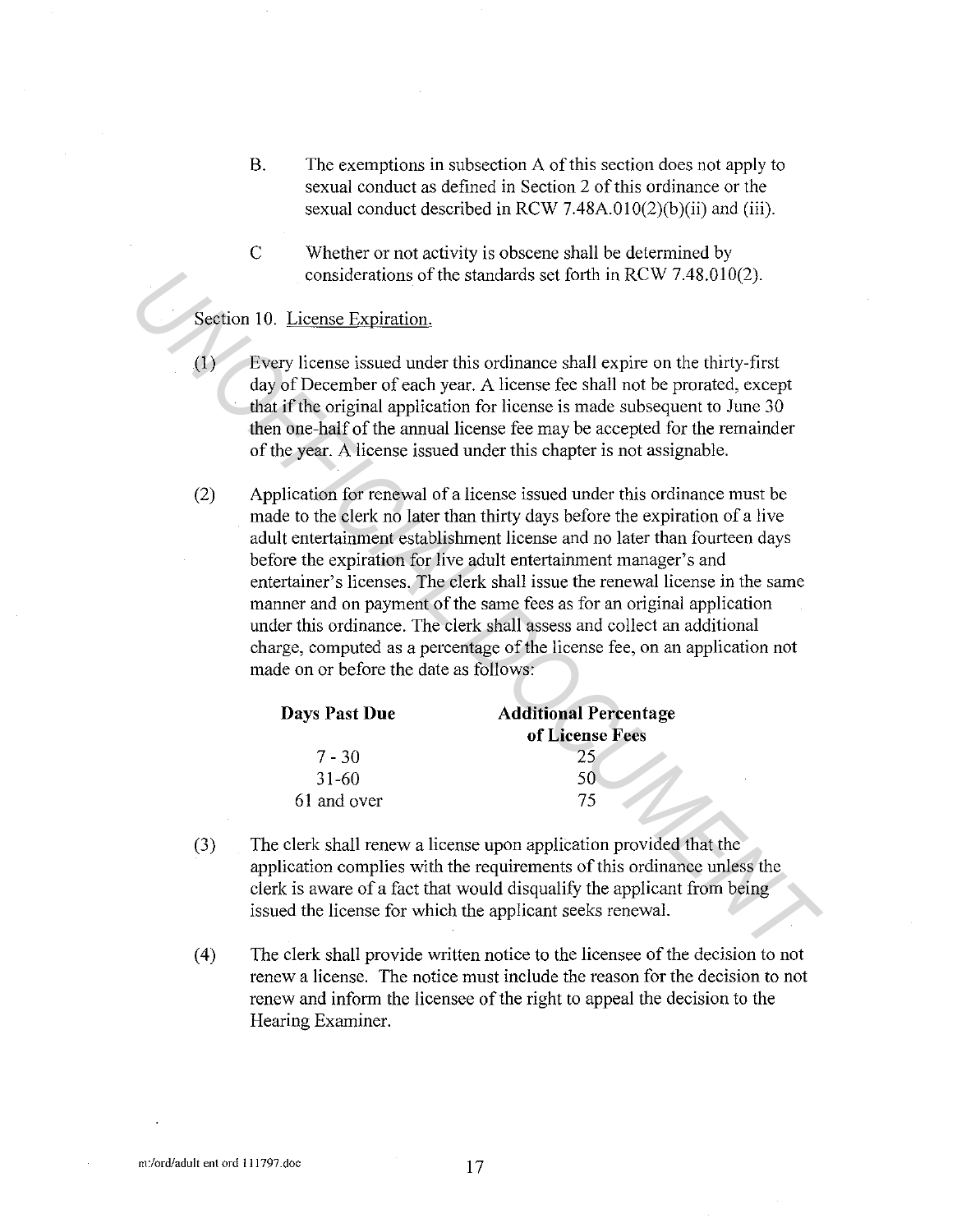## Section 11. License suspension or revocation.

- (1) The clerk may, at any time upon the recommendation of the law enforcement agency of the City, and as provided below, suspend or revoke any license issued under this ordinance:
	- A. If the license was procured by fraud or false representation of fact; or
	- B. For the violation of, or failure to comply with, the provisions of this ordinance by the licensee or by the licensee's servant, agent, or employee when the licensee knew or should have known of the violations committed by the servant, agent, or employee; or
- C. For the conviction of the licensee of a crime or offense involving prostitution, promoting prostitution, a liquor law violation, a transaction involving controlled substances, as defined in RCW 69.50, or a violation of RCW 9.68A, committed on the premises, or the conviction of the licensee's servant, agent, or employee of any crime or offense involving prostitution, promoting prostitution, a liquor law violation, or transactions involving controlled substances, as defined in RCW Article 69.50, committed on the premises in which the licensee's live adult entertainment establishment is conducted when the licensee knew or should have known of the violations committed by the servant, agent, or employee. A license may be suspended or revoked under this subsection only if the conviction of the crime or offense occurred within twenty-four months of the decision to suspend or revoke the license. **EXAMPLE 18**<br> **EXAMPLE 18** The result of the license or by the license of system, agent, or this ordinatione by the license to hyve be license as servant, agent, or employee when the license forewer by the license forewer
	- (2) The clerk shall revoke a license procured by fraud or misrepresentation. If another violation of this ordinance or other applicable ordinance, statute, or regulation is found, the license shall be suspended for thirty days upon the first violation, ninety days upon the second violation with a twentyfour-month period, and revoked for a third and subsequent violations within a twenty-four-month period, not including a period of suspension.
	- (3) The clerk shall provide at least ten days' prior written notice to the licensee of the decision to suspend or revoke the license stating the reasons for the decision to suspend or revoke. The notice shall inform the licensee of the right to appeal the decision to the Hearing Examiner and shall state the effective date of such revocation or suspension. A licensee who wishes to appeal the clerk's decision must file a notice of appeal with the clerk within ten days of the clerk's notice of the decision to suspend or revoke the license. The hearing must be conducted within forty-five days of the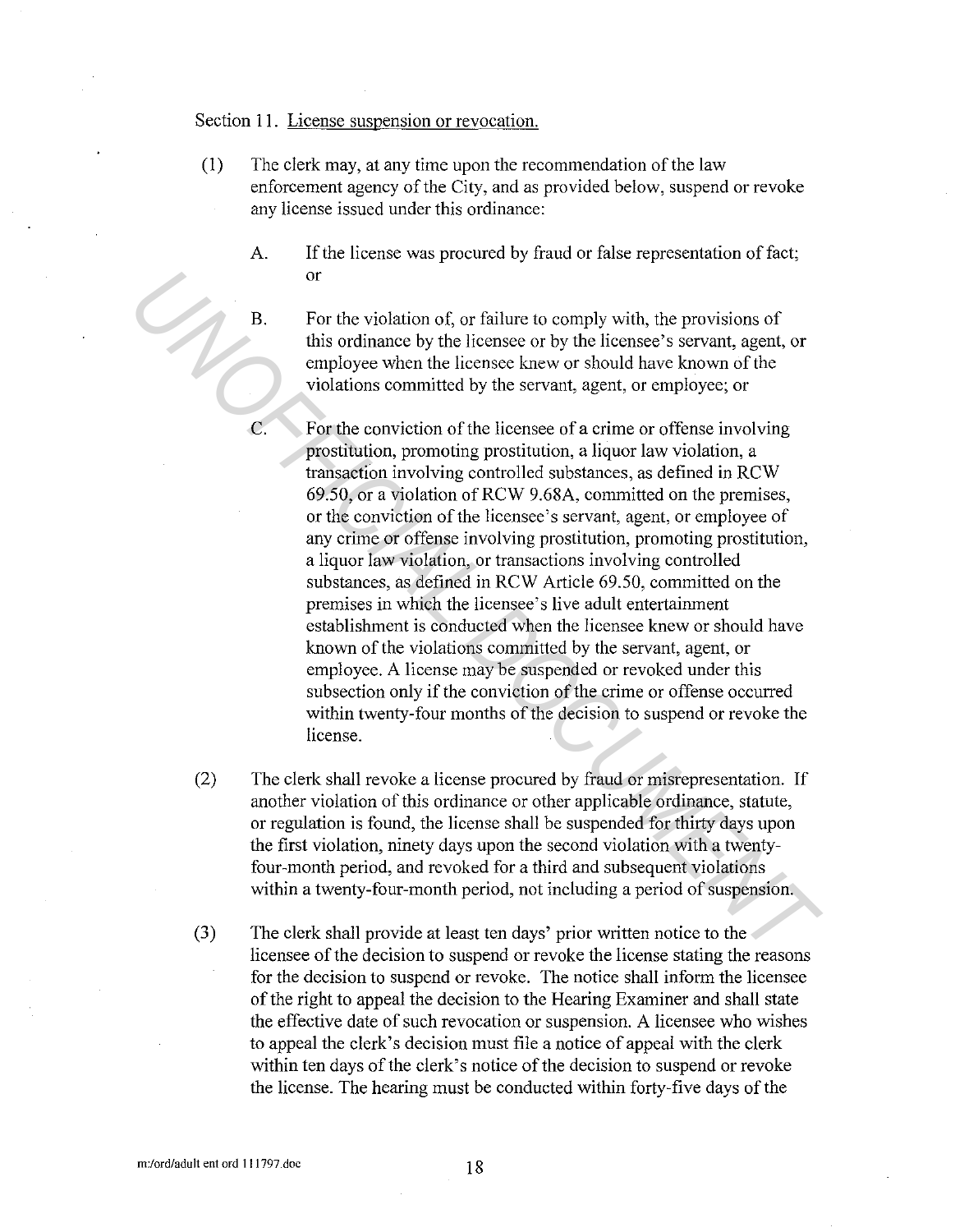filing of the notice of appeal under the rules and procedures of the City's Hearing Examiner. The Hearing Examiner shall render a decision within fifteen days following the close of the appeal hearing. A person aggrieved by the decision of the Hearing Examiner and wishing to appeal that decision must seek review in the Pierce County Superior Court by filing a petition for writ of certiorari, prohibition or mandamus within ten days of the date the Hearing Examiners decision was mailed to the applicant. The decision of the clerk must be stayed during the pendency of an appeal under this ordinance except as provided in subsection 4 below.

If the University Place Building Official, or Fire Marshal or the Pierce County Health Department find that a condition exists upon the premises of a live adult entertaimnent establishment which constitutes a threat of immediate serious injury or damage to persons or property, the official may immediately suspend a license issued under this ordinance pending a hearing in accordance with subsection 3 of this section. The official shall issue a notice setting forth the basis for the action and the facts that constitute a threat of immediate serious injury or damage to persons or property, and informing the licensee of the right to appeal the suspension to the Hearing Examiner under the same appeal provisions set forth in subsection 3 of this section. However, a suspension based on threat of immediate serious injury or damage shall not be stayed during the pendency of the appeal. decision of the circle must be stayed during the pendency of an appearance of the circle must be stayed during Official, or Fire Marshal or the Pierce County Health Department find that a condition exists upon the pennisse

Section 12. Liquor Control Board rules. A license issued under this ordinance is subject to the rules of the Washington State Liquor Control Board relating to the sale of intoxicating liquor. If there is a conflict between this ordinance and the applicable rules of the Washington State Liquor Control Board, the rules of the Washington State Liquor Control Board control.

Section 13. Penalties. Any person violating any of the terms of this ordinance shall be guilty of a misdemeanor and upon conviction thereof, be punished by a fine of up to \$1,000, or by imprisomnent of up to ninety (90) days, or by both such fine and imprisomnent.

Section 14. Public Nuisance.

(1) A live adult entertaimnent establishment operated, conducted or maintained in violation of this ordinance or another ordinance of the City or of the state of Washington is unlawful and a public nuisance. The City may, in addition to or in lieu of other remedies in this ordinance, commence an action to enjoin, remove, or abate the nuisance in the manner provided by law and shall take such other steps and apply to such court or courts as have jurisdiction to grant such relief as will abate or remove the public nuisance, and restrain and enjoin any person from